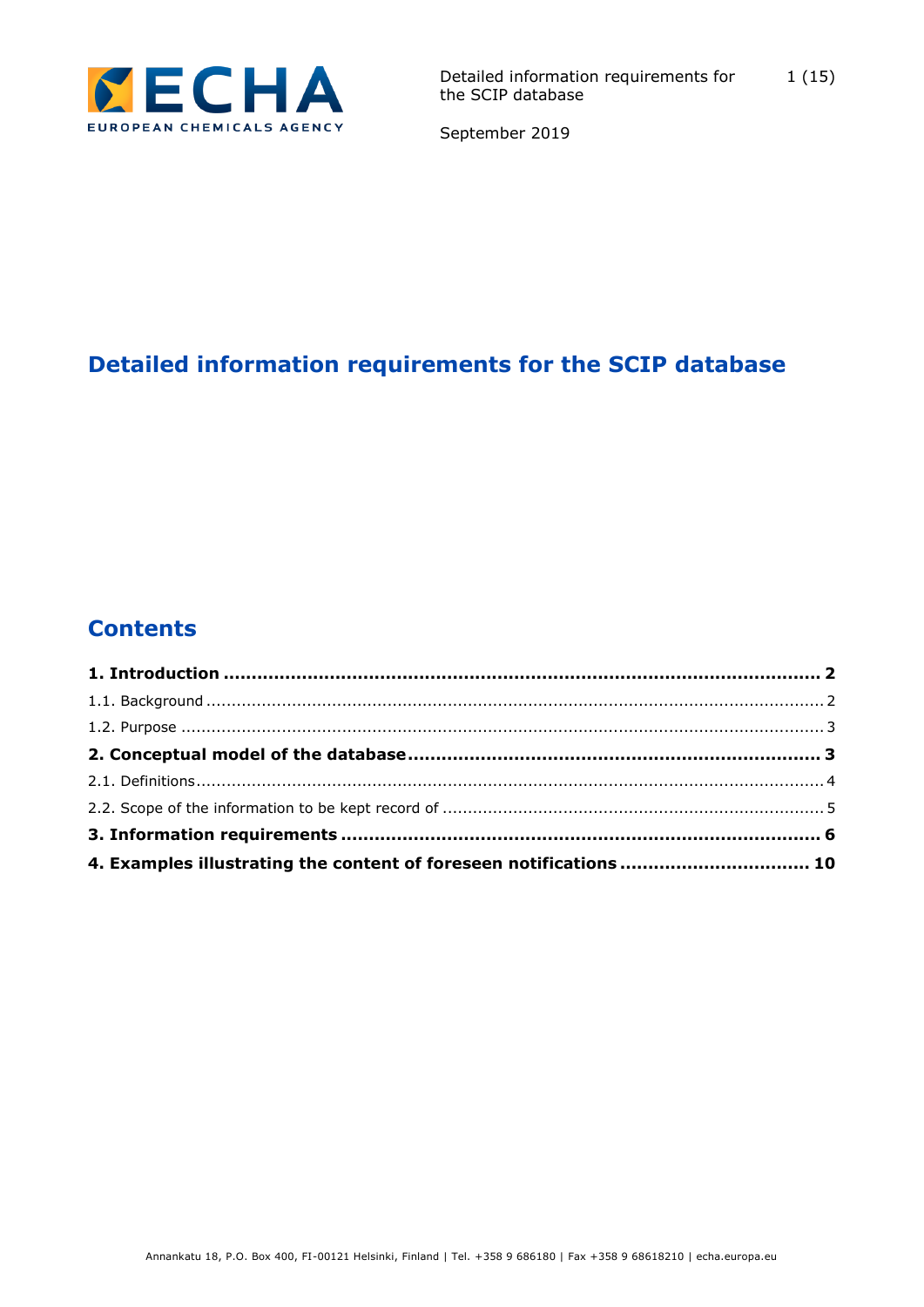

September 2019

## <span id="page-1-0"></span>**1. Introduction**

## <span id="page-1-1"></span>**1.1. Background**

-

The Article 9(1)(i) of the [Waste framework Directive](https://eur-lex.europa.eu/legal-content/EN/TXT/?uri=CELEX:02008L0098-20180705) (WFD) requires any supplier of an article to provide the information pursuant to Article 33(1) of the [REACH Regulation](https://echa.europa.eu/regulations/reach/legislation) to the European Chemicals Agency as from 5 January 2021. Article 9(2) of the same Directive sets out that ECHA shall establish a database for the data to be submitted to ECHA pursuant to point (i) of paragraph 1 by 5 January 2020 and maintain it and shall provide access to that database to waste treatment operators and to consumers upon request.

The SCIP database will contain the submitted information on **S**ubstances of **C**oncern **I**n articles, as such or in complex objects (**P**roducts). ECHA is designing the SCIP database with the dual aim to gather the information that is necessary for achieving the objectives of WFD Art. 9(2), and that this information will be structured and searchable, in order to enable optimised access and use primarily by waste operators and consumers, as well as by actors in the supply chain, NGOs and authorities. For this purpose, ECHA has identified the necessary information requirements for the notifications under WFD Art. 9(1)(i) pursuant to REACH Article 33(1).

This documents specifies the information requirements for the SCIP database on articles containing Candidate List substances (Section 3) which were developed by taking into account the legal text of WFD Art. 9(1)(i), REACH Article 33(1), Commission's "Non-paper on the implementation of articles 9(1)(i) and 9(2) of the revised Waste Framework Directive 2008/98/EC",<sup>1</sup> and the ECHA's [Guidance on requirements for substances in articles](https://echa.europa.eu/guidance-documents/guidance-on-reach) (ECHA's SiA Guidance)<sup>2</sup>. ECHA took also into account in their development the contributions received from the European Commission, Member States and stakeholders (trade and industry associations, waste operators and interested NGOs).

Besides contact details, the mandatory information to be provided to ECHA by duty holders<sup>3</sup> is listed in tables of Section 3 of this document. They consists on elements that allow:

1. the identification of the (concerned) article as such or in a complex object<sup>4</sup>;<sup>5</sup>

<sup>1</sup> Commission's "*Non-paper on the implementation of articles 9(1)(i) and 9(2) of the revised Waste Framework Directive 2008/98/EC*", distributed to the CARACAL and Waste Expert Group in June 2019, ref. Ares(2019)3936110.

<sup>2</sup> Namely subchapters 3.2.1, 3.2.3.1 and 3.4.1, Appendix 5 and Example 23 in Appendix 6.

<sup>&</sup>lt;sup>3</sup> EU producers and assemblers, importers, and distributors of articles, as well as other supply chain actors, who place articles on the EU market. Retailers and other supply chain actors supplying articles directly and exclusively to consumers are not covered by the obligation to submit information to ECHA. <sup>4</sup> Refers to any object made up of more than one article as explained in Chapter 2.4 of ECHA's SiA Guidance and corresponds to the term "complex product" as used in the [Court Judgement in the case C-](http://curia.europa.eu/juris/document/document.jsf;jsessionid=90015A41923A979232710FBB068F1591?text=&docid=167286&pageIndex=0&doclang=en&mode=lst&dir=&occ=first&part=1&cid=4419168)[106/14.](http://curia.europa.eu/juris/document/document.jsf;jsessionid=90015A41923A979232710FBB068F1591?text=&docid=167286&pageIndex=0&doclang=en&mode=lst&dir=&occ=first&part=1&cid=4419168) According to this judgement, articles that are assembled or joined together remain articles, as long as they keep a special shape, surface or design, which is more decisive for their function than their chemical composition, or as long as they do not become waste, as defined in the Waste Framework Directive [\(Directive 2008/98/EC\)](https://eur-lex.europa.eu/legal-content/EN/TXT/?uri=CELEX:02008L0098-20180705).

<sup>5</sup> It concerns elements included in the definition of article under REACH Article 3(3): the function of the article, the physical form (shape, surface and design) and the chemical composition. In the case the concerned article is incorporated in a complex object, it also includes the identification of this complex object. Furthermore, the [Court Judgement in the case C-106/14](http://curia.europa.eu/juris/document/document.jsf;jsessionid=90015A41923A979232710FBB068F1591?text=&docid=167286&pageIndex=0&doclang=en&mode=lst&dir=&occ=first&part=1&cid=4419168), in its number 78, states that "The duty to provide information *[under Article 33]* is aimed indirectly at allowing those operators *[all operators in the supply chain]* and consumers to make a supply choice in full knowledge of the properties of the products, including those of articles forming part of their composition". For further details, see Chapter 2, subchapters 3.2.3.1 and 3.4.1, Appendix 5 and Example 23 in Appendix 6 of the ECHA's SiA Guidance.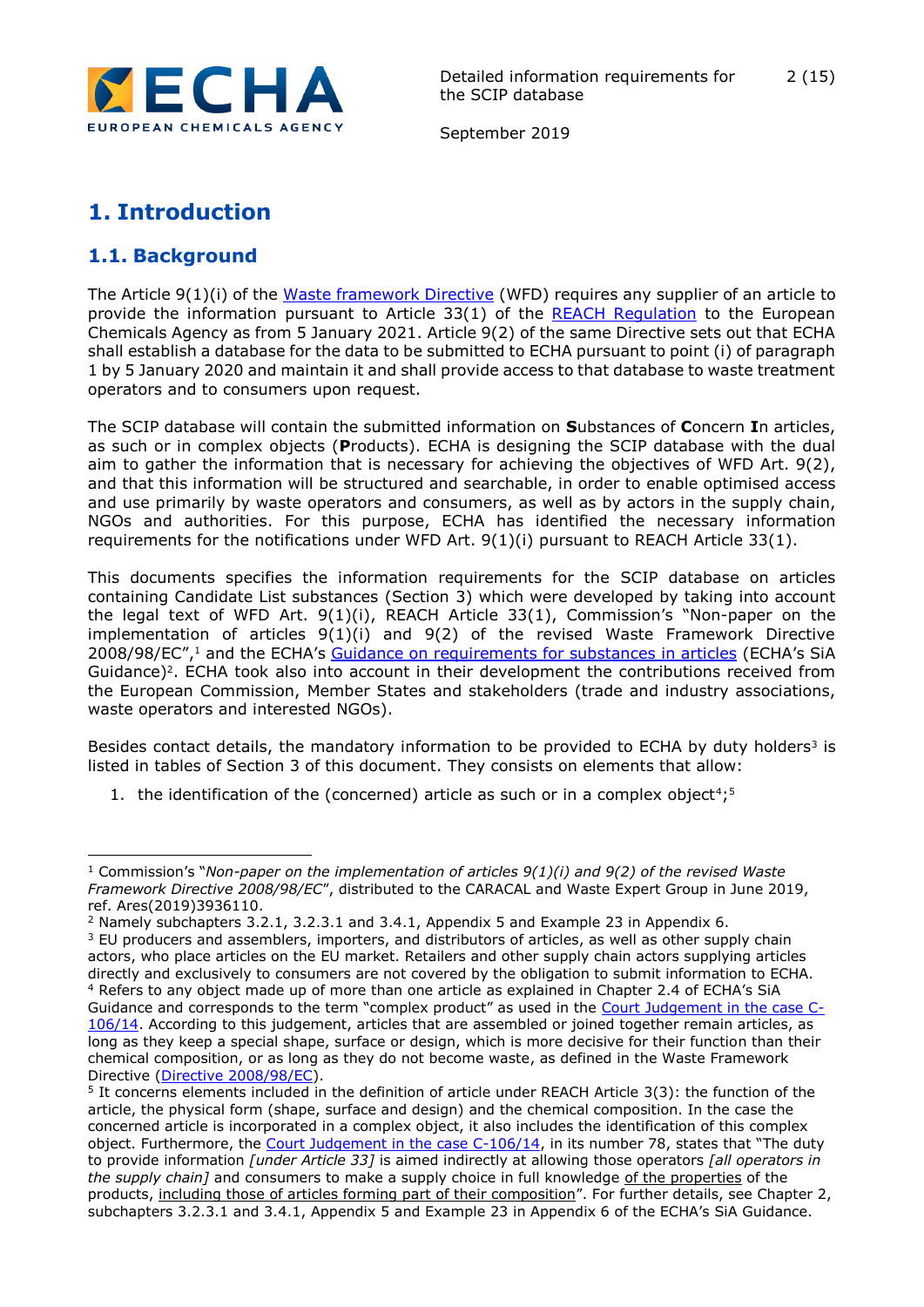

- 2. the identification of the Candidate List substance present in the concerned article;<sup>6</sup>
- 3. the safe use of the article, i.e. other safe use information beyond the substance name (mandatory only if it is deemed necessary to ensure the safe use of the article at all lifecycle stages of the article, including the waste stage, notably information to ensure proper management of the article once it becomes waste).<sup>7</sup>

ECHA will ensure the protection of confidential business information where justified. For example, the required mandatory data that allow to establish links between actors in the same supply chain will not be made publicly available.

#### <span id="page-2-0"></span>**1.2. Purpose**

This document presents an overview of the information requirements for the database organised by following the conceptual data model (Section 2); it provides further clarity on the approach taken for the design of the SCIP database to all interested parties, namely duty holders and REACH and Waste Member State Competent Authorities.

The conceptual model provides a basis for the implementation of the SCIP database on articles containing Candidate List substances under the Waste Framework Directive envisaged by ECHA.

# <span id="page-2-1"></span>**2. Conceptual model of the database**

The conceptual model of the database:

- 1. Provides a high level view on the scope of the information / data to be stored in the database;
- 2. Establishes key relationships between the main entities within the database's scope.
- 3. Clarifies key concepts.

-

The mandatory information requirements for the database consist of all the data fields which need to be filled in by the duty holders when preparing their notifications. The optional fields may be filled in on a voluntary basis.

<sup>6</sup> For further details, see subchapters 3.1. and 3.2.1 of the ECHA's SiA Guidance. This information will be provided by selecting the [Candidate list entry,](https://echa.europa.eu/candidate-list-table) with the name, EC Number and CAS number (if available).  $\frac{1}{7}$  The safe use information, beyond the name of the substance, must be understood as all that information deemed necessary for "enabling all operators in the supply chain to take, at their stage, those risk management measures which follow from the presence of substances of very high concern in articles in order to guarantee their completely safe use" (n. 77 of the [Court Judgement in the case C-](http://curia.europa.eu/juris/document/document.jsf;jsessionid=90015A41923A979232710FBB068F1591?text=&docid=167286&pageIndex=0&doclang=en&mode=lst&dir=&occ=first&part=1&cid=4419168)[106/14\)](http://curia.europa.eu/juris/document/document.jsf;jsessionid=90015A41923A979232710FBB068F1591?text=&docid=167286&pageIndex=0&doclang=en&mode=lst&dir=&occ=first&part=1&cid=4419168) and for ensuring proper management of the article once it becomes waste. According to the ECHA's SiA Guidance (subchapters 3.2.1 and 3.4.1), "if no particular information is necessary to allow safe use of the article containing a Candidate List substance, e.g. when exposure can be excluded at all life cycle stages of the article including disposal, as a minimum the name of the substance in question has to be communicated to the recipients of the article or to consumers". However, there are cases where additional information is necessary to be communicated to allow the safe use of articles by any actor in the supply chain, namely professional and industrial end-users, and consumers. In these cases: "When identifying what information is necessary to compile and communicate to allow the safe use of the article, the supplier of an article must consider all the life-cycle stages during use of the article… Furthermore, the supplier should consider recycling and disposal of the articles as well as foreseeable misuse of articles, in particular, by consumers". The information to be made available to waste operators via the SCIP database has to be useful for the waste treatment phase of the article's lifecycle, and enable the identification and effective treatment of waste containing Candidate List substances, as laid down in recital 38 of [Directive 2018/851](https://eur-lex.europa.eu/legal-content/EN/TXT/?uri=celex:32018L0851) elaborating the objective of the database.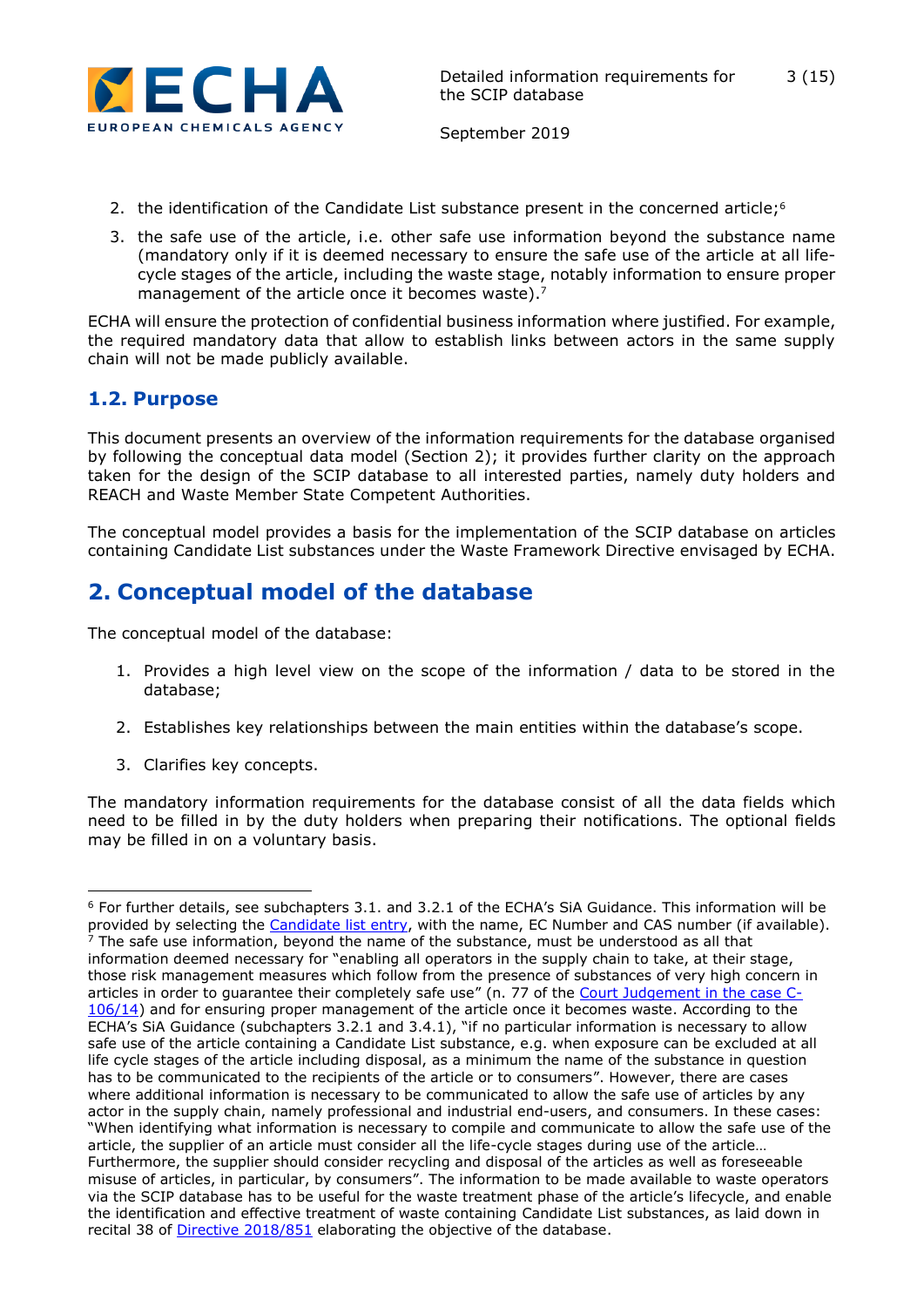

The data fields in this document are grouped and recorded within the entities defined in the conceptual model. The main entities, substance, *article*, and concern element are defined in sections 2.1 and 2.2.

### <span id="page-3-0"></span>**2.1. Definitions**

The scope of the database focuses on articles as such or in complex objects containing Candidate List substances in a concentration above 0.1% w/w. Therefore, the **substance** entity refers to a Candidate List substance.

The concept of "product" is usually understood as a term referring to anything "placed on the market", whether in exchange for money or something else, or free of charge. As such, the term "product" encompasses substances, mixtures and articles under REACH. Therefore, the term "product" is intentionally not used within the context of the SCIP database as shown in Figure 1.



Figure 1: Scope of the database (grey shaded area)

Articles can be joined or assembled in various manners to make complex objects. According to subchapter 2.4. of the ECHA's SiA Guidance, a complex object<sup>8</sup> refers to any object made up of more than one article. Any article as such or complex object that is imported or placed on the market is within the scope of the database as shown in Figure 1.

Products which are not articles or complex objects, e.g. a mixture, are specifically excluded from the scope of the database. Albeit, a mixture may play a role when making articles or assembling them, i.e. mixtures may be incorporated in articles for various reasons (e.g. when coating an article or joining articles together).

Conceptually, the *article*, as used in this document is a generalisation of articles as such and complex objects, i.e. an article is either an **article** as such (e.g. blade, one-piece plastic spoon, O-ring), or a **complex object** (e.g. pencil sharpener, sofa, vehicle's engine, electronic equipment).

Each complex object incorporates two or more components, each of which is either an article as such or another complex object (complex object component) as shown in Figure 2 (the screw,

<sup>-</sup> $8$  This term corresponds to the term "complex product" as used in the Court Judgement in the case  $C_2$ [106/14.](http://curia.europa.eu/juris/liste.jsf?language=en&td=ALL&num=C-106/14)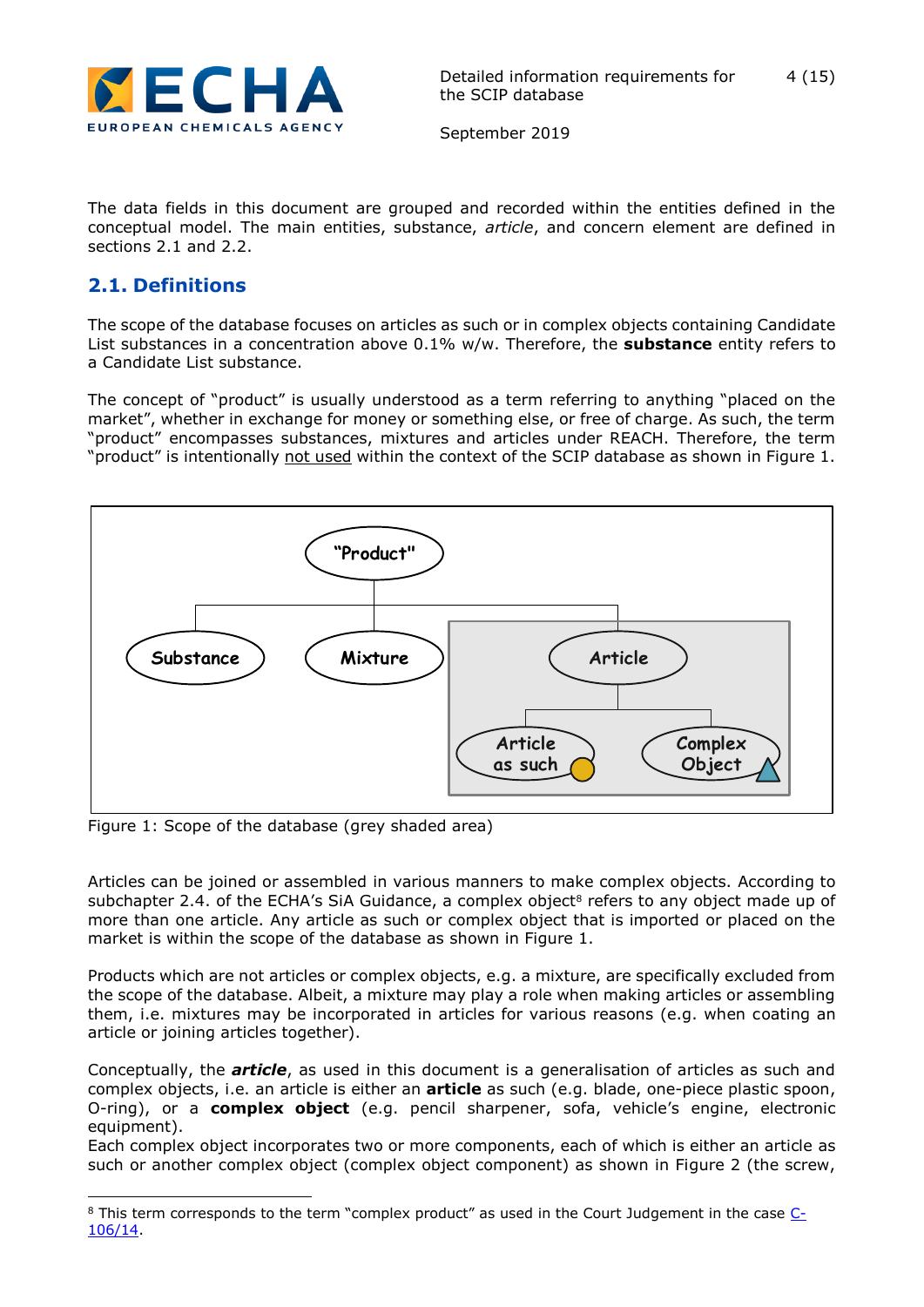

September 2019

the blade and the casing are component articles of a pencil sharpener). Therefore, the **complex object component** is used to establish the possible relationship(s) between a complex object and its components. Another example illustrating the role of the complex object component is given in example 2 of Section 4 of this document: O-rings (articles as such) are components of a combustion engine (complex object), which is a component of a motor vehicle (a larger complex object). An article as such may also be further processed to be transformed into another article as such, for example, a metal strip may be machined to make a metal blade (Figure 2).



Figure 2: *Article* within the SCIP database concept. A complex object component may be an article as such or a complex object made of articles.

## <span id="page-4-0"></span>**2.2. Scope of the information to be kept record of**

This document focus only on the "Technical" data (information related to substance, *article* and their association) to be provided to the SCIP database. This is depicted in the scope level visual below (Figure 3).

The **concern element** associate an *article* as such and a Candidate List substance present in a concentration above 0.1% w/w (see subchapter 3.2.3.1 of the ECHA's SiA Guidance).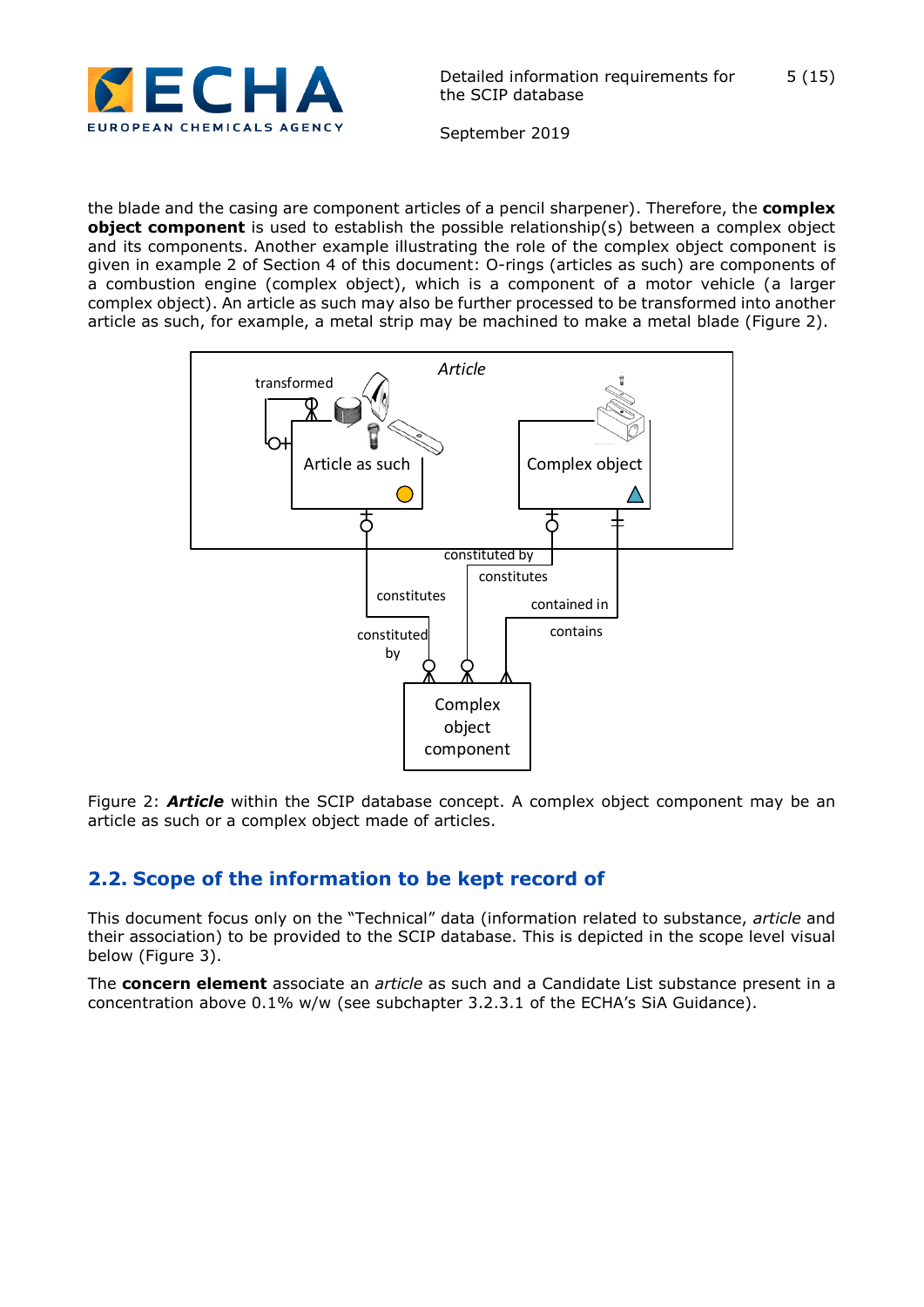



Figure 3: Illustration of the scope of the information to be kept record of in the SCIP database grouped under the main entities.

## <span id="page-5-0"></span>**3. Information requirements**

The data fields to be filled in by duty holders – **information requirements** - are listed and organised by entity in the tables below.

The mandatory/optional feature (M/O) of each data field is recorded as follows:

- $M =$  the attribute will be required in the data format (black font);
- $\bullet$  O = the attribute will be optional in the data format (blue font).

The optional data will be made public for articles or complex objects, but in certain cases will not be used as search criteria (e.g. height, width, length, diameter, picture, disassembling instructions).

The mandatory data fields (M) will need to be filled in at the notification stage, but it does not necessarily mean that additional data needs to be provided. In certain cases, they only will require an action (e.g. state that there is "no need to provide safe use information beyond the identification of the Candidate List substance") to successfully submit the information to ECHA.

Examples for the content of a notification (filled data fields) to be provided to ECHA by the duty holder to populate the SCIP database are given in Section 4.

Table 1 below lists the information requirements for *Article*, while Table 2 lists the information requirements for the concern element and substance.

When preparing a notification for articles as such, placed on the market, containing a Candidate List substance, the sets of information listed in Tables 1 and 2 are filled in, except the data under "complex object component" in Table 1 which is skipped. This is illustrated by Example 1 in Section 4.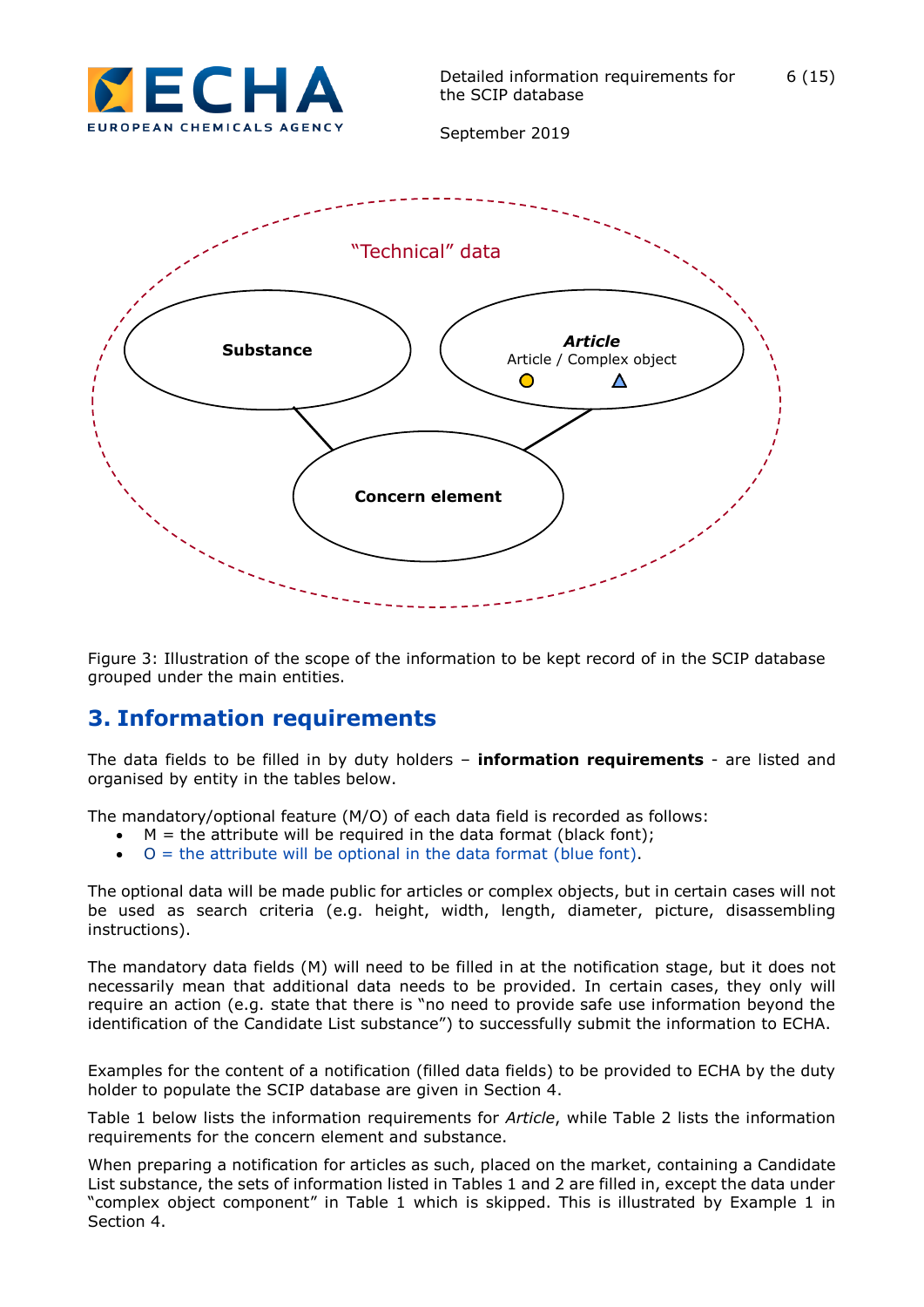

September 2019

When preparing notifications regarding complex objects incorporating an article containing a Candidate List substance, the data in Table 1 should be seen as a recurrent block until the data listed in Table 2 is filled in regarding the concern element and substance for that article. This recurrence applies to complex object components of larger complex object. Example 2 in Section 4 illustrates how the data should be filled in such cases.

#### Table 1. Information requirements for **Article**  $(O,\Delta)$

| <b>Information on Article</b><br>(article as such/complex object) | <b>Description</b>                                                                                                                                                                                                                                                                                                                                                                                                                                                                                                                                                                                                                                                                                                 |          |  |
|-------------------------------------------------------------------|--------------------------------------------------------------------------------------------------------------------------------------------------------------------------------------------------------------------------------------------------------------------------------------------------------------------------------------------------------------------------------------------------------------------------------------------------------------------------------------------------------------------------------------------------------------------------------------------------------------------------------------------------------------------------------------------------------------------|----------|--|
|                                                                   | <b>Identifiers</b>                                                                                                                                                                                                                                                                                                                                                                                                                                                                                                                                                                                                                                                                                                 |          |  |
| Article name                                                      | Main name assigned to the article as such or the complex<br>object; free text                                                                                                                                                                                                                                                                                                                                                                                                                                                                                                                                                                                                                                      | M        |  |
| Other names*                                                      | E.g. Brand; Model; Type<br>[For articles as such or complex objects placed on the market<br>for consumers, other names such as the brand, model, type<br>should be provided, whenever possible, in addition to the<br>"Article name" provided in that field, in order to allow<br>consumers to identify unequivocally the article as such or the<br>complex object for which information is being submitted].                                                                                                                                                                                                                                                                                                      | O        |  |
| Primary Article Identifier                                        | Numerical or alphanumerical identifier assigned to the article<br>as such or the complex object and identification of its type.<br>The primary Article Identifier will be used to support the<br>preparation of a notification.<br>Type options: e.g. European Article Number (EAN); Global<br>Trade Item Number (GTIN); Universal Product Code (GPC);<br>Catalogue number; ECHA Article ID, part number.                                                                                                                                                                                                                                                                                                          | м        |  |
| Other Article Identifier*                                         | Other numerical or alphanumerical identifier and identification<br>of its type.<br>Same type options as for Primary Article Identifier: e.g.<br>European Article Number (EAN); Global Trade Item Number<br>(GTIN); Universal Product Code (GPC); Catalogue number;<br>ECHA Article ID; part number.<br>[For articles as such or complex objects placed on the market<br>for consumers, at least an identifier available to consumers,<br>e.g. European Article Number (EAN), should be provided in<br>this field or in the "Primary Article Identifier" field, in order to<br>allow consumers to identify unequivocally the article as such<br>or the complex object for which information is being<br>submitted.] | $\Omega$ |  |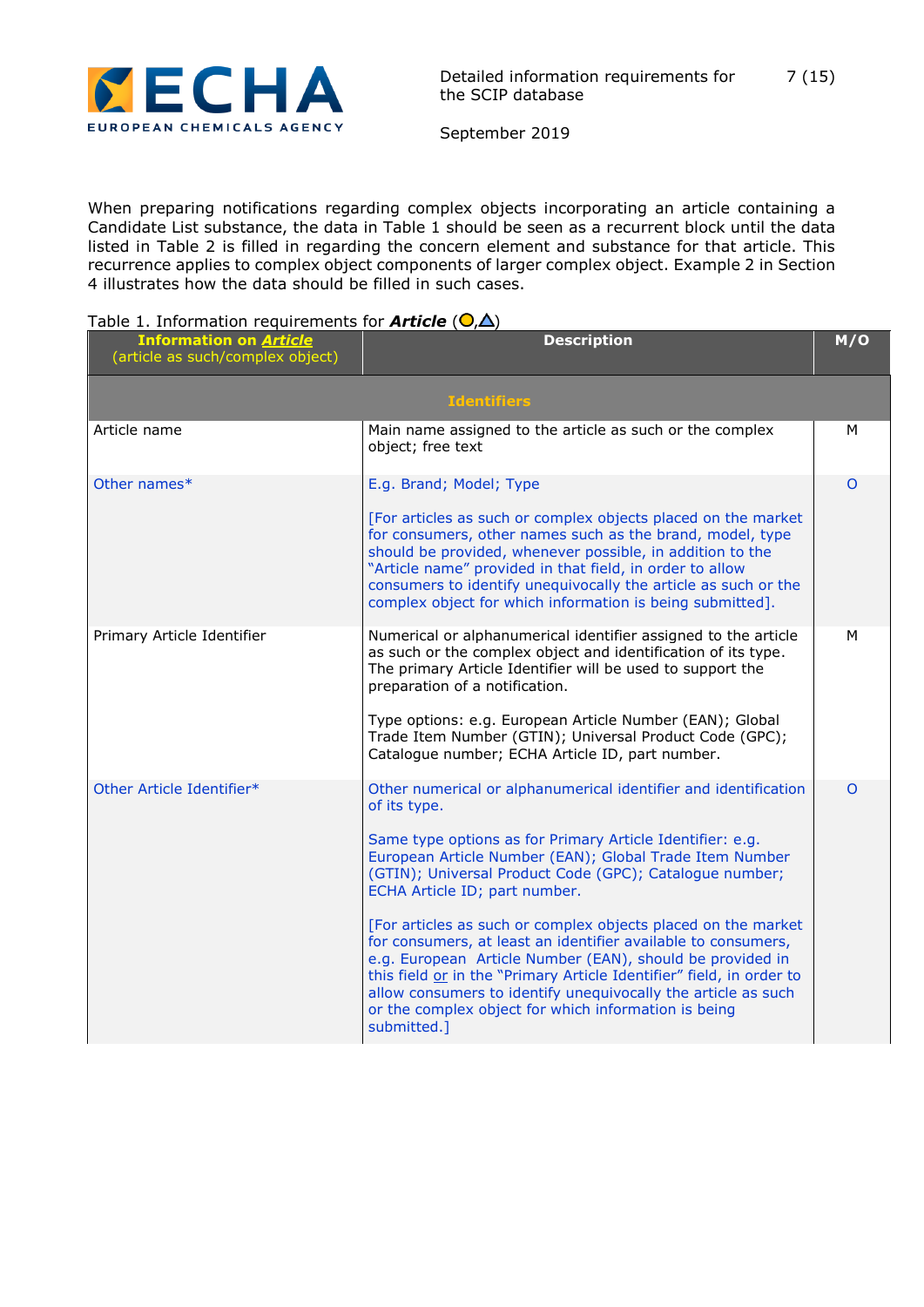

| <b>Information on Article</b><br>(article as such/complex object) | <b>Description</b>                                                                                                                                                                                                                                                                                                                                                                                                                                                                                                                                                              | M/O      |
|-------------------------------------------------------------------|---------------------------------------------------------------------------------------------------------------------------------------------------------------------------------------------------------------------------------------------------------------------------------------------------------------------------------------------------------------------------------------------------------------------------------------------------------------------------------------------------------------------------------------------------------------------------------|----------|
| Article category*                                                 | Identification of the article as such or the complex object from<br>a harmonised list (with codes and description) which cannot<br>be achieved by the article name(s) assigned, until a certain<br>level of granularity, based on function/use. It is important to<br>identify certain relevant waste streams.<br>Allowed values: The integrated Tariff of the European Union -<br>TARIC - list, based on the Combined Nomenclature (CN)<br>description and code [Annex I to Council Regulation (EEC) No<br>2658/87] (the relevant descriptions and codes must be<br>selected). | M        |
| Production in European Union                                      | In this field, the duty holder answers to the question: is the<br>article produced or assembled in the EU?                                                                                                                                                                                                                                                                                                                                                                                                                                                                      | M        |
|                                                                   | Allowed values: yes; no; unwilling to disclose                                                                                                                                                                                                                                                                                                                                                                                                                                                                                                                                  |          |
|                                                                   | <b>Picture</b>                                                                                                                                                                                                                                                                                                                                                                                                                                                                                                                                                                  |          |
| Picture                                                           | Visual identification of the article as such or the complex<br>object.                                                                                                                                                                                                                                                                                                                                                                                                                                                                                                          | O        |
|                                                                   | <b>Characteristics*</b>                                                                                                                                                                                                                                                                                                                                                                                                                                                                                                                                                         |          |
| Characteristic type                                               | Article or complex object's characteristic(s) that may help to<br>distinguish the reported article or complex object from similar<br>articles or complex objects.<br>E.g. Height; Length; Width; Diameter; Density; Weight;<br>Volume; Colour.                                                                                                                                                                                                                                                                                                                                  | $\Omega$ |
| Characteristic value                                              | Value of the (selected) characteristic.                                                                                                                                                                                                                                                                                                                                                                                                                                                                                                                                         | 0        |
| Unit                                                              | Unit of measure for the (selected) characteristic, when<br>applicable                                                                                                                                                                                                                                                                                                                                                                                                                                                                                                           | O        |
|                                                                   | <b>Safe use instructions</b>                                                                                                                                                                                                                                                                                                                                                                                                                                                                                                                                                    |          |
| Safe use instruction(s)*                                          | Safe use information. It includes the possibility to state that<br>there is "No need to provide safe use information beyond the<br>identification of the Candidate List substance".                                                                                                                                                                                                                                                                                                                                                                                             | м        |
| Disassembling instructions*                                       | Disassembling instructions document (e.g. pdf format).<br>The indication of the language of the provided document is<br>required.                                                                                                                                                                                                                                                                                                                                                                                                                                               | O        |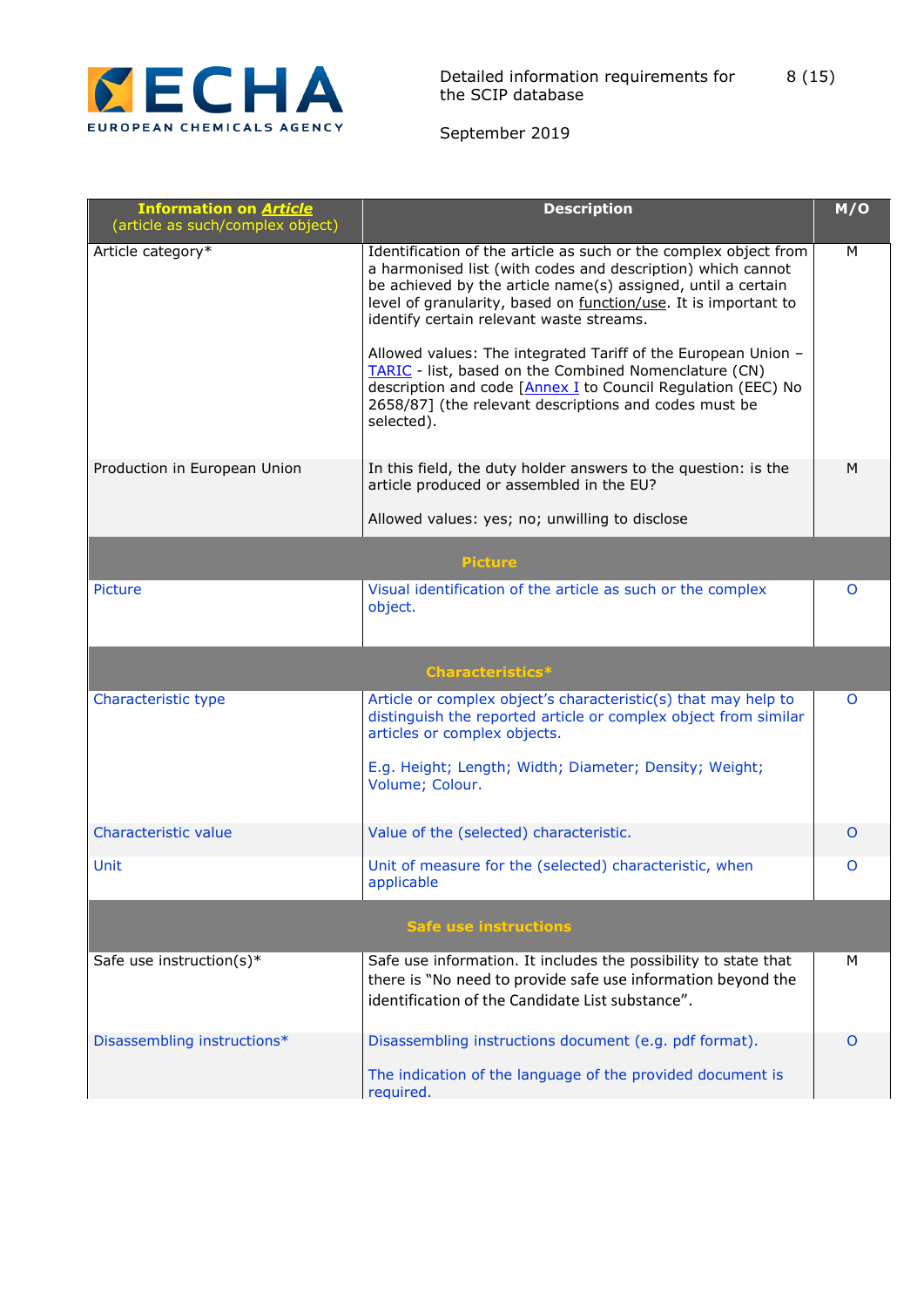

September 2019

| <b>Information on Article</b><br>(article as such/complex object) | <b>Description</b>                                                                                                                                                                                                                                                                                                                                                                                                     |   |  |  |  |  |  |
|-------------------------------------------------------------------|------------------------------------------------------------------------------------------------------------------------------------------------------------------------------------------------------------------------------------------------------------------------------------------------------------------------------------------------------------------------------------------------------------------------|---|--|--|--|--|--|
| <b>Complex object component</b>                                   |                                                                                                                                                                                                                                                                                                                                                                                                                        |   |  |  |  |  |  |
|                                                                   | [Only applies to complex objects. For the preparation of an article as such notification, this block of data is<br>skipped and continues by inserting data on the concern element and substance (Table 2). For a complex object<br>notification, this block of data is required to be filled in. Data regarding the component is inserted, either for a<br>complex object component or an article in a complex object. |   |  |  |  |  |  |
| Linked <i>article</i>                                             | Add a link to an existing article or create a new article or a<br>м<br>complex object to link with this complex object.                                                                                                                                                                                                                                                                                                |   |  |  |  |  |  |
| Number of units                                                   | Number of occurrences of the linked article in the complex<br>object                                                                                                                                                                                                                                                                                                                                                   | M |  |  |  |  |  |

\* Repeatable field. The duty holder can provide the information in this field as many times as needed to provide the necessary information related with the article as such or the complex object. E.g Under "Other names", the brand and the model can be provided by adding additional fields.

|                                                        | (Only applies to articles as such or in complex objects, but not to complex objects – see Figure 2)                                                                                                     |          |
|--------------------------------------------------------|---------------------------------------------------------------------------------------------------------------------------------------------------------------------------------------------------------|----------|
| <b>Information on Concern Element</b><br>and substance | <b>Description</b>                                                                                                                                                                                      | M/O      |
| Candidate List version                                 | Identification of the Candidate List substance version based<br>on which the information on the article as such or complex<br>object has been assessed against before being submitted to<br><b>ECHA</b> | M        |
|                                                        | Candidate List entry*                                                                                                                                                                                   |          |
| Candidate List Substance                               | Name, EC and CAS numbers, when available, of the<br>Candidate List substance is selected from the Candidate List<br>entries.                                                                            | м        |
|                                                        | Substance belonging to a group entry in the Candidate List*<br>(only applicable to Candidate List group entries)                                                                                        |          |
| Substance name                                         | Name of the specific substance belonging to a group entry                                                                                                                                               | $\Omega$ |
| <b>EC</b> number                                       | EC number of the specific substance belonging to a group<br>entry                                                                                                                                       | $\Omega$ |
| <b>CAS</b> number                                      | CAS number of the specific substance belonging to a group<br>entry                                                                                                                                      | $\Omega$ |
|                                                        | <b>Concentration range*</b>                                                                                                                                                                             |          |

#### Table 2. Information requirements for the **Concern Element** and **substance**

(Only applies to articles as such or in complex objects, but not to complex objects – see Figure 2)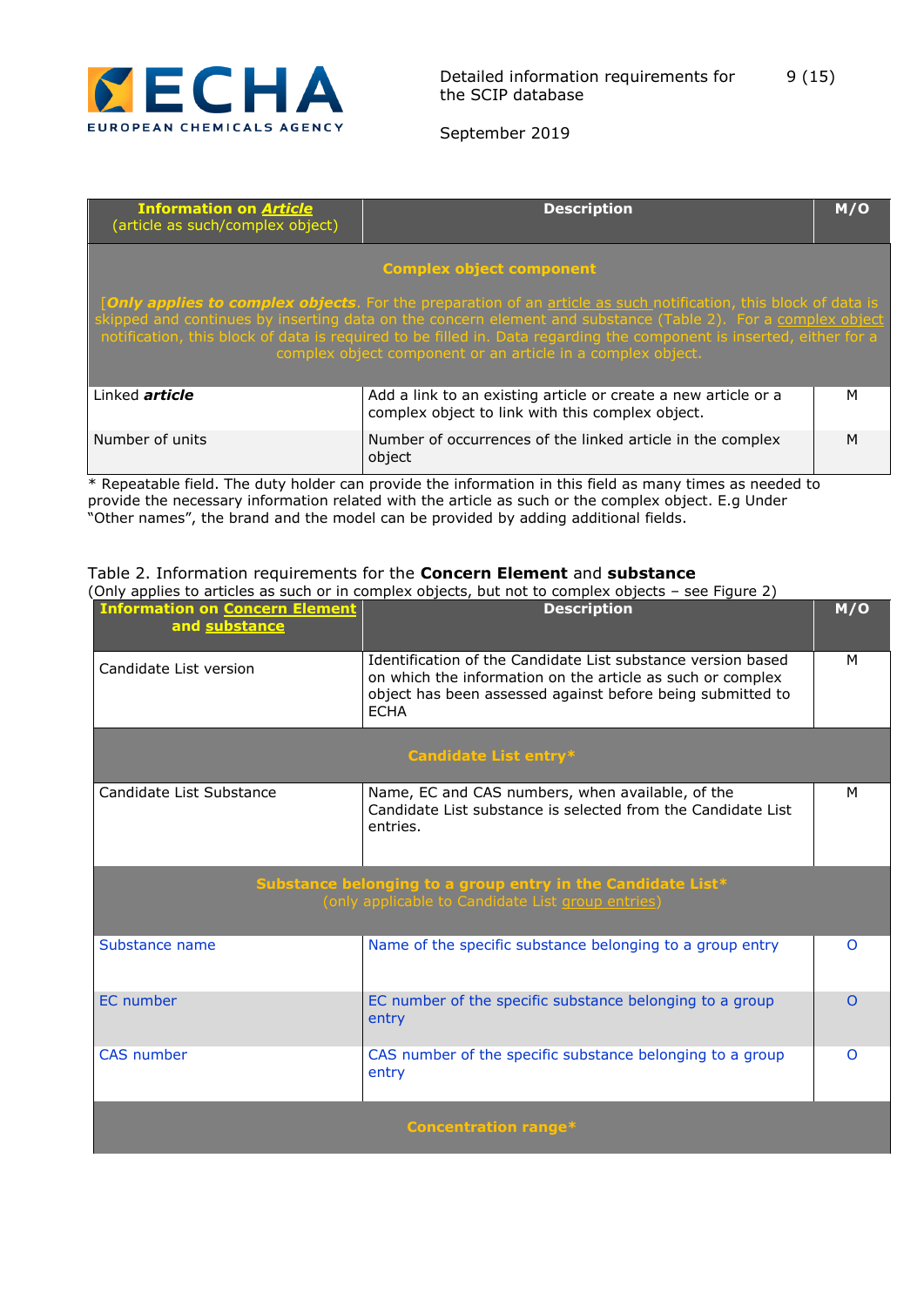

September 2019

| <b>Information on Concern Element</b><br>and substance | <b>Description</b>                                                                                                                                                                                                                                                                                                                                                                                                                                                                                                                                                                                                                                                                                                                          | M/O                                                       |
|--------------------------------------------------------|---------------------------------------------------------------------------------------------------------------------------------------------------------------------------------------------------------------------------------------------------------------------------------------------------------------------------------------------------------------------------------------------------------------------------------------------------------------------------------------------------------------------------------------------------------------------------------------------------------------------------------------------------------------------------------------------------------------------------------------------|-----------------------------------------------------------|
| Concentration range                                    | Possible concentration ranges of the substance in the article:<br>$> 0.1\%$ w/w and < 0.3% w/w;<br>≥ 0.3% w/w and < 1.0% w/w;<br>$\bullet$<br>$\geq$ 1.0% w/w and < 10.0% w/w;<br>$\bullet$<br>$\geq$ 10.0% w/w and < 20.0% w/w;<br>$\bullet$<br>• $\geq$ 20.0% w/w and < 100% w/w;<br>$> 0.1\%$ w/w and $\leq 100\%$ w/w.<br>With the exception of the last concentration range, all the<br>others are based on the most relevant concentration<br>limits set out in Annex III of the Waste Framework<br>Directive for properties of waste which render it<br>hazardous, i.p. for carcinogenicity (HP 7) and<br>mutagenicity (HP 11), reprotoxicity (HP 10), specific<br>target organ toxicity - STOT (HP 5), and sensitisation<br>(HP13). |                                                           |
|                                                        | Material or mixture category*<br>(at least one of the fields below is mandatory)                                                                                                                                                                                                                                                                                                                                                                                                                                                                                                                                                                                                                                                            |                                                           |
| Material category                                      | Identification of the material the article (containing the<br>Candidate List substance) is made of from a list to be<br>provided by ECHA.<br>[It is important to identify certain relevant material-based<br>waste streams. It also allows the identification of the article<br>based on the material it is made of.]                                                                                                                                                                                                                                                                                                                                                                                                                       | м<br>(if<br>mixture<br>categ.<br>block not<br>filled in)  |
| Mixture category                                       | Identification of the mixture category from the European<br>product categorisation system (EuPCS) containing the<br>Candidate List substance(s) incorporated in the further<br>processing step (e.g. coating) of an article or incorporated<br>when joining or assembling two or more articles in a complex<br>object (e.g. adhesive, solder).<br>[It allows to identify where in the article the Candidate List<br>substance is present.]                                                                                                                                                                                                                                                                                                  | M<br>(i)<br>material<br>categ.<br>block not<br>filled in) |

\* Repeatable blocks or fields.

## <span id="page-9-0"></span>**4. Examples illustrating the content of foreseen notifications**

Two examples are provided below to illustrate the typical data that will be required to be submitted by a duty holder.

 Example 1: O-ring (article as such) with a Candidate List substance in a concentration above 0.1% w/w.

Example 2: vehicle with an engine incorporating O-rings containing a Candidate List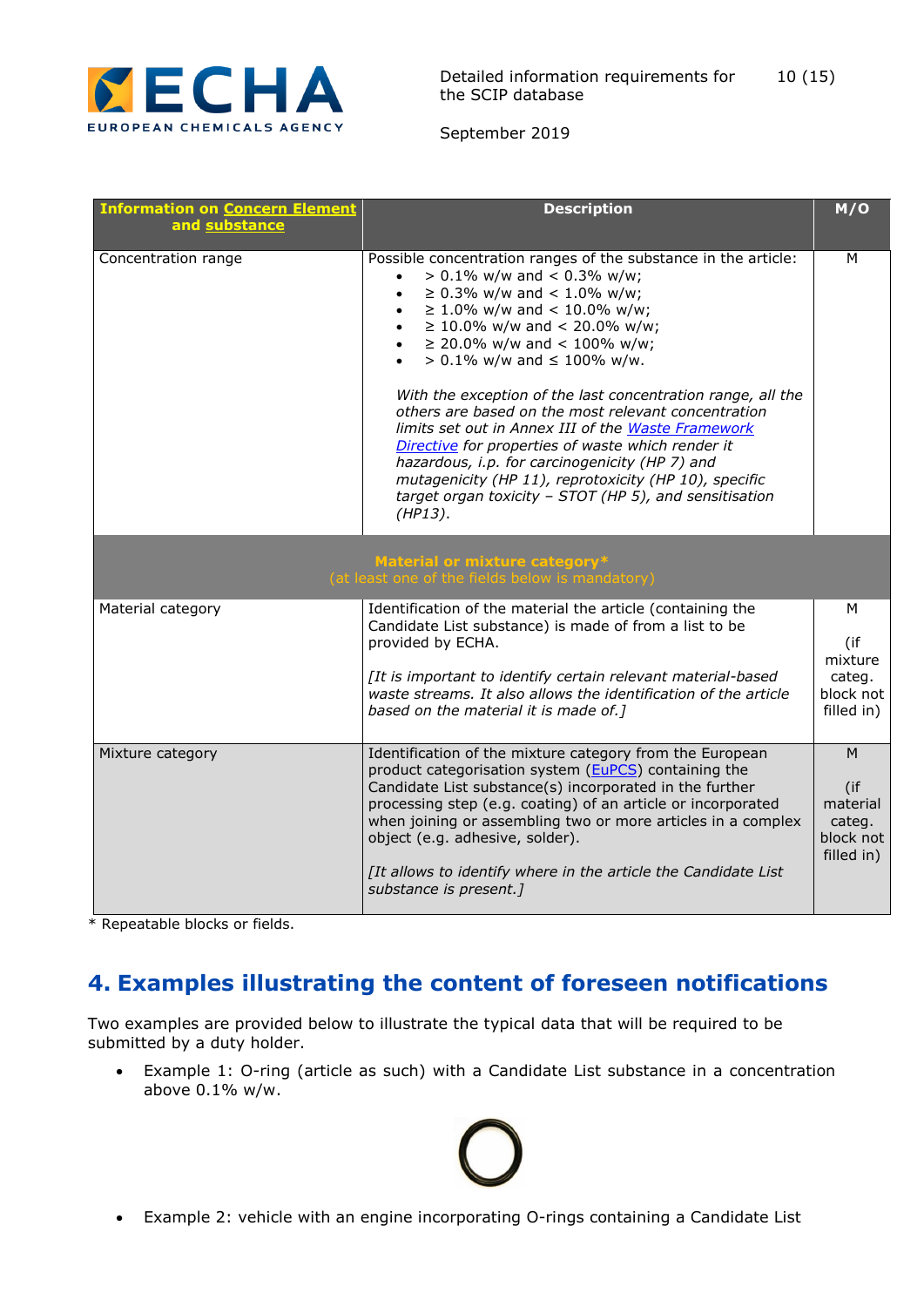

substance. It shows a notification for a complex object containing several components.



The examples take as reference an EU produced O-ring and an imported vehicle described above. The notifications are made by the producer of the O-ring and the importer of the vehicle. They show the information requirements for the *article* (delimited by the blue/grey frames), concern element (delimited by brown frame), and substance (delimited by red frame).

The **mandatory information** data fields (M) to be filled or selected from lists by the duty holder are shaded in blue tones, including those requiring an action. The **optional information** requirements are shaded in green tones.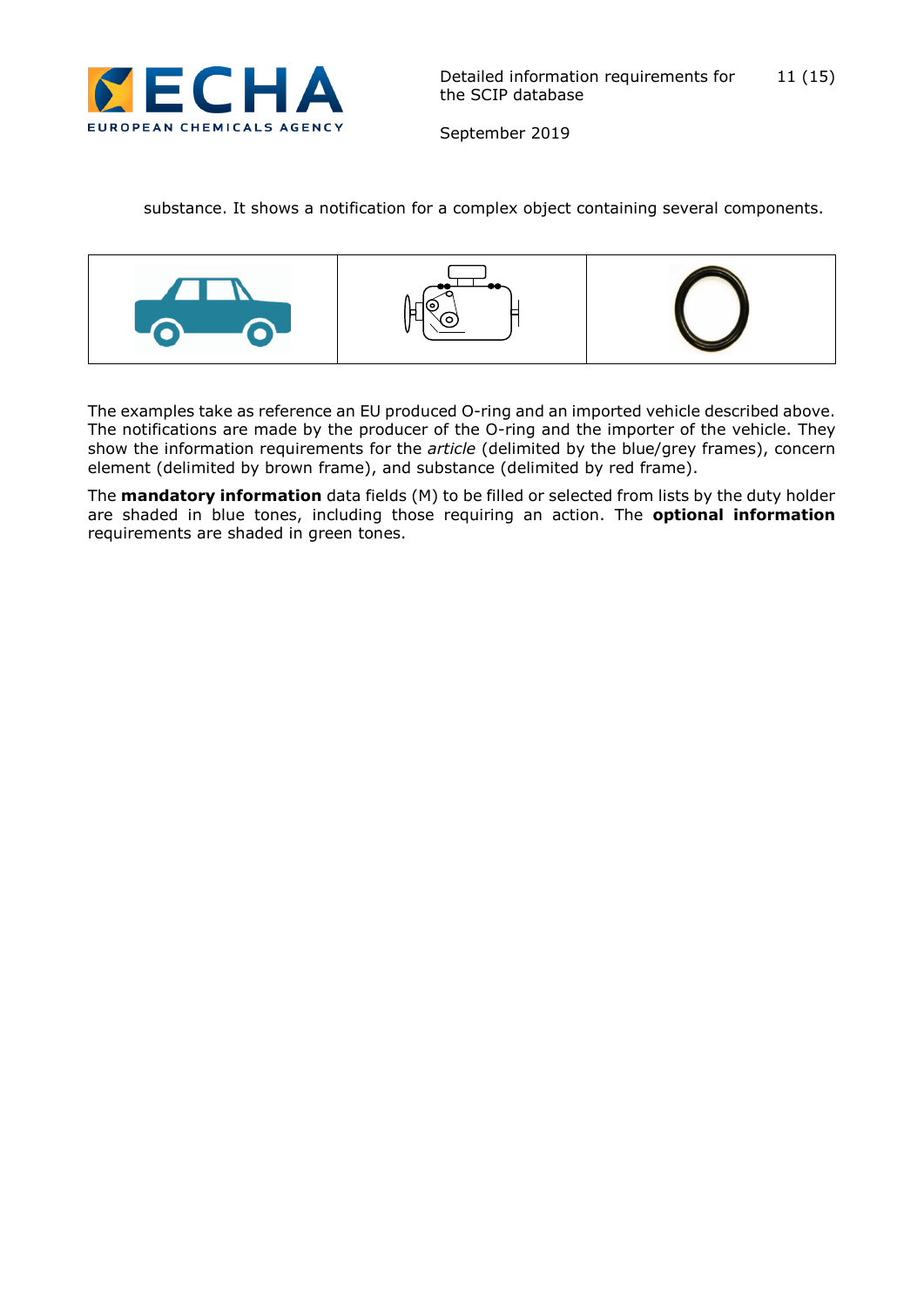

Detailed information requirements for the SCIP database 12 (15)

| September 2019 |  |  |  |  |  |
|----------------|--|--|--|--|--|
|----------------|--|--|--|--|--|

| <b>Example 1: O-ring</b> |                               |                                  |                                                                                                               |  |  |
|--------------------------|-------------------------------|----------------------------------|---------------------------------------------------------------------------------------------------------------|--|--|
| <b>Identifiers</b>       |                               |                                  |                                                                                                               |  |  |
|                          | Article name                  | O-ring                           |                                                                                                               |  |  |
|                          | Other names                   | <b>Brand</b>                     | Rubber joints RJ                                                                                              |  |  |
|                          |                               | Model                            | Model 0.05                                                                                                    |  |  |
|                          |                               | <b>Type</b>                      | Type Rubber-R                                                                                                 |  |  |
|                          | Primary Article Identifier    | EAN                              | 583322554477                                                                                                  |  |  |
|                          | Other article identifier      | Reference number                 | RJ0.05R001                                                                                                    |  |  |
|                          | Article category (name and    | E.q.                             |                                                                                                               |  |  |
|                          | code)                         |                                  | 4016 93 00: Other articles of vulcanised rubber other than hard rubber; - Other; -- Gaskets, washers and      |  |  |
|                          | [TARIC/CN code and            | other seals.                     |                                                                                                               |  |  |
|                          | description]                  |                                  |                                                                                                               |  |  |
|                          |                               |                                  | 4008 29 00: Plates, sheets, strip, rods and profile shapes, of vulcanised rubber other than hard rubber; - Of |  |  |
|                          |                               | non-cellular rubber; -- Other    |                                                                                                               |  |  |
|                          |                               |                                  |                                                                                                               |  |  |
|                          | Production in European Union  | yes                              |                                                                                                               |  |  |
| <b>Picture</b>           |                               |                                  |                                                                                                               |  |  |
|                          |                               |                                  |                                                                                                               |  |  |
| <b>Characteristics</b>   |                               |                                  |                                                                                                               |  |  |
|                          | <b>Diameter</b>               | 0.050<br>m                       |                                                                                                               |  |  |
|                          | Weight                        | 0.005<br>kg                      |                                                                                                               |  |  |
|                          |                               |                                  |                                                                                                               |  |  |
| Safe use instruction (s) |                               |                                  |                                                                                                               |  |  |
|                          | Safe use instruction(s)       | [Specific instructions]          |                                                                                                               |  |  |
|                          |                               |                                  |                                                                                                               |  |  |
| <b>Concern Element</b>   |                               |                                  |                                                                                                               |  |  |
|                          | <b>Candidate List version</b> | ZZZZ/TT                          |                                                                                                               |  |  |
|                          | <b>Candidate List entry /</b> |                                  |                                                                                                               |  |  |
|                          | <b>Substance</b>              |                                  | Candidate List substance S; EC xxx-xxx-x; CAS yyyy-yy-y                                                       |  |  |
|                          | <b>Concentration range</b>    | $\geq$ 10.0% w/w and < 20.0% w/w |                                                                                                               |  |  |
|                          |                               |                                  |                                                                                                               |  |  |
|                          | <b>Material category</b>      |                                  | Rubbers and elastomers > Ethylene-propylene-non-conjugated diene rubber (EPDM); Vulcanised                    |  |  |
|                          |                               |                                  |                                                                                                               |  |  |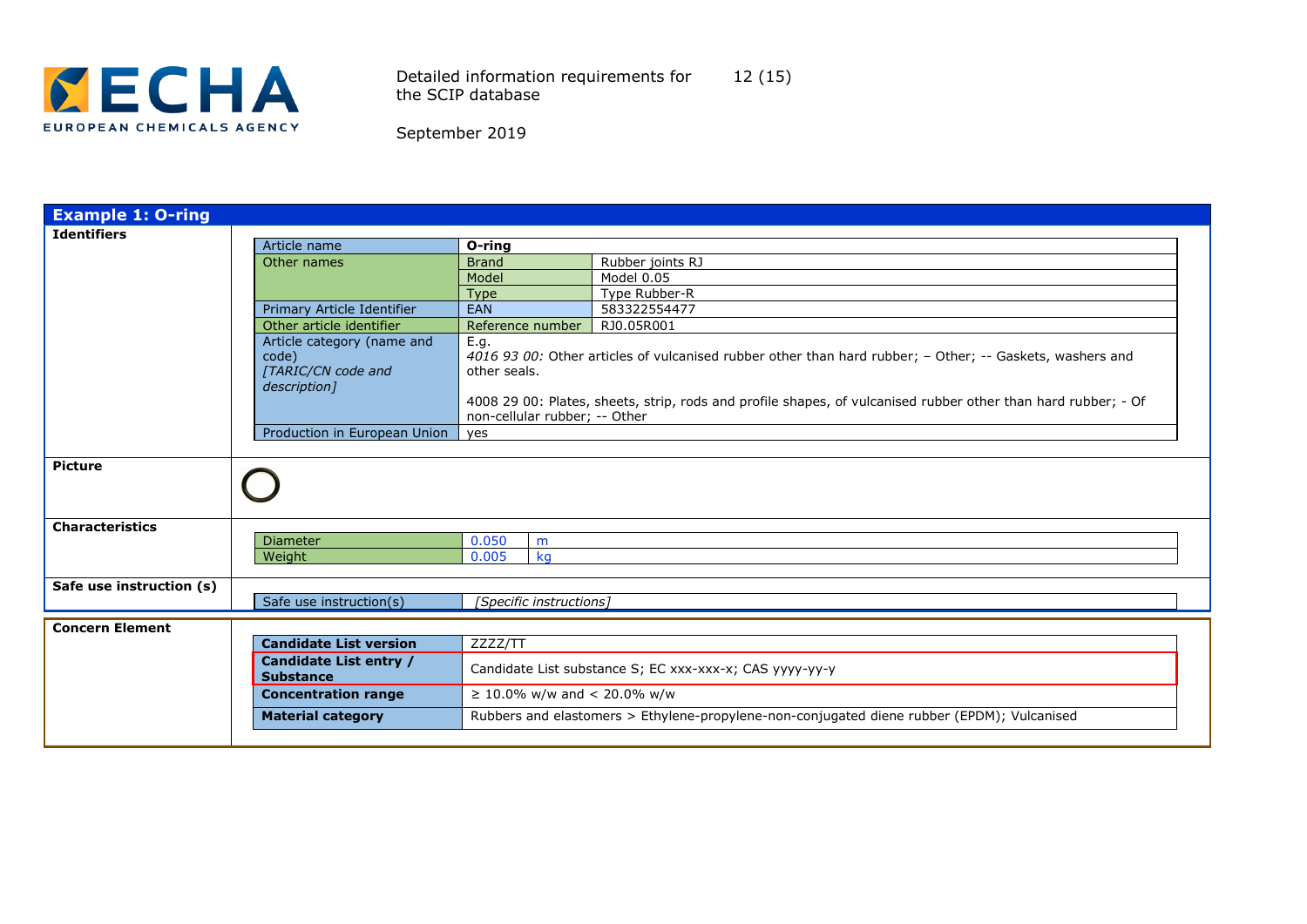

Detailed information requirements for the SCIP database 13 (15)

| <b>Example 2: Vehicle</b>   |                                                                           |                                 |                                                                                                                                                                                                                                                                                                                                                                          |  |  |  |
|-----------------------------|---------------------------------------------------------------------------|---------------------------------|--------------------------------------------------------------------------------------------------------------------------------------------------------------------------------------------------------------------------------------------------------------------------------------------------------------------------------------------------------------------------|--|--|--|
| <b>Identifiers</b>          | Article name                                                              | Motor vehicle (passengers)      |                                                                                                                                                                                                                                                                                                                                                                          |  |  |  |
|                             | Other names                                                               | <b>Brand</b>                    | Trade mark Y                                                                                                                                                                                                                                                                                                                                                             |  |  |  |
|                             |                                                                           | Model                           | Model AAA                                                                                                                                                                                                                                                                                                                                                                |  |  |  |
|                             |                                                                           | Type                            | Type ZXCV                                                                                                                                                                                                                                                                                                                                                                |  |  |  |
|                             | Primary Article Identifier                                                | EAN/bar code                    | 558101011110                                                                                                                                                                                                                                                                                                                                                             |  |  |  |
|                             | Other article identifier                                                  | Universal product<br>Code (GPC) | 770300000                                                                                                                                                                                                                                                                                                                                                                |  |  |  |
|                             |                                                                           | Reference number                | AAA111X000                                                                                                                                                                                                                                                                                                                                                               |  |  |  |
|                             | Article category (name and<br>code)<br>[TARIC/CN code and<br>description] | E.g.                            | 8703 22 10: Motor cars and other motor vehicles principally designed for the transport of persons (other<br>than those of heading 8702), including station wagons and racing cars; - Other vehicles, with only spark-<br>ignition internal combustion reciprocating piston engine; -- Of a cylinder capacity exceeding 1 000 cm3 but<br>not exceeding 1 500 cm3; --- New |  |  |  |
|                             | Production in European Union                                              | No                              |                                                                                                                                                                                                                                                                                                                                                                          |  |  |  |
| <b>Characteristics</b>      |                                                                           |                                 |                                                                                                                                                                                                                                                                                                                                                                          |  |  |  |
|                             |                                                                           |                                 |                                                                                                                                                                                                                                                                                                                                                                          |  |  |  |
|                             | Height<br>Width                                                           | 1.8<br>m<br>1.95                |                                                                                                                                                                                                                                                                                                                                                                          |  |  |  |
|                             | Length                                                                    | m<br>4.0<br>m                   |                                                                                                                                                                                                                                                                                                                                                                          |  |  |  |
|                             |                                                                           | 1100                            |                                                                                                                                                                                                                                                                                                                                                                          |  |  |  |
|                             | Weight<br>Colour                                                          | kg<br>Red                       |                                                                                                                                                                                                                                                                                                                                                                          |  |  |  |
|                             | Number of doors                                                           | 3                               |                                                                                                                                                                                                                                                                                                                                                                          |  |  |  |
|                             | Engine type                                                               | Combustion                      |                                                                                                                                                                                                                                                                                                                                                                          |  |  |  |
|                             | Cubic capacity                                                            | $\text{cm}^3$<br>1100           |                                                                                                                                                                                                                                                                                                                                                                          |  |  |  |
|                             |                                                                           |                                 |                                                                                                                                                                                                                                                                                                                                                                          |  |  |  |
| Safe use<br>instruction (s) | Safe use instruction(s)<br>Disassembling instructions                     | [Specific instructions]         | Disassembling_instructions_AAA-ZXCV.pdf                                                                                                                                                                                                                                                                                                                                  |  |  |  |
|                             | Number of units                                                           |                                 |                                                                                                                                                                                                                                                                                                                                                                          |  |  |  |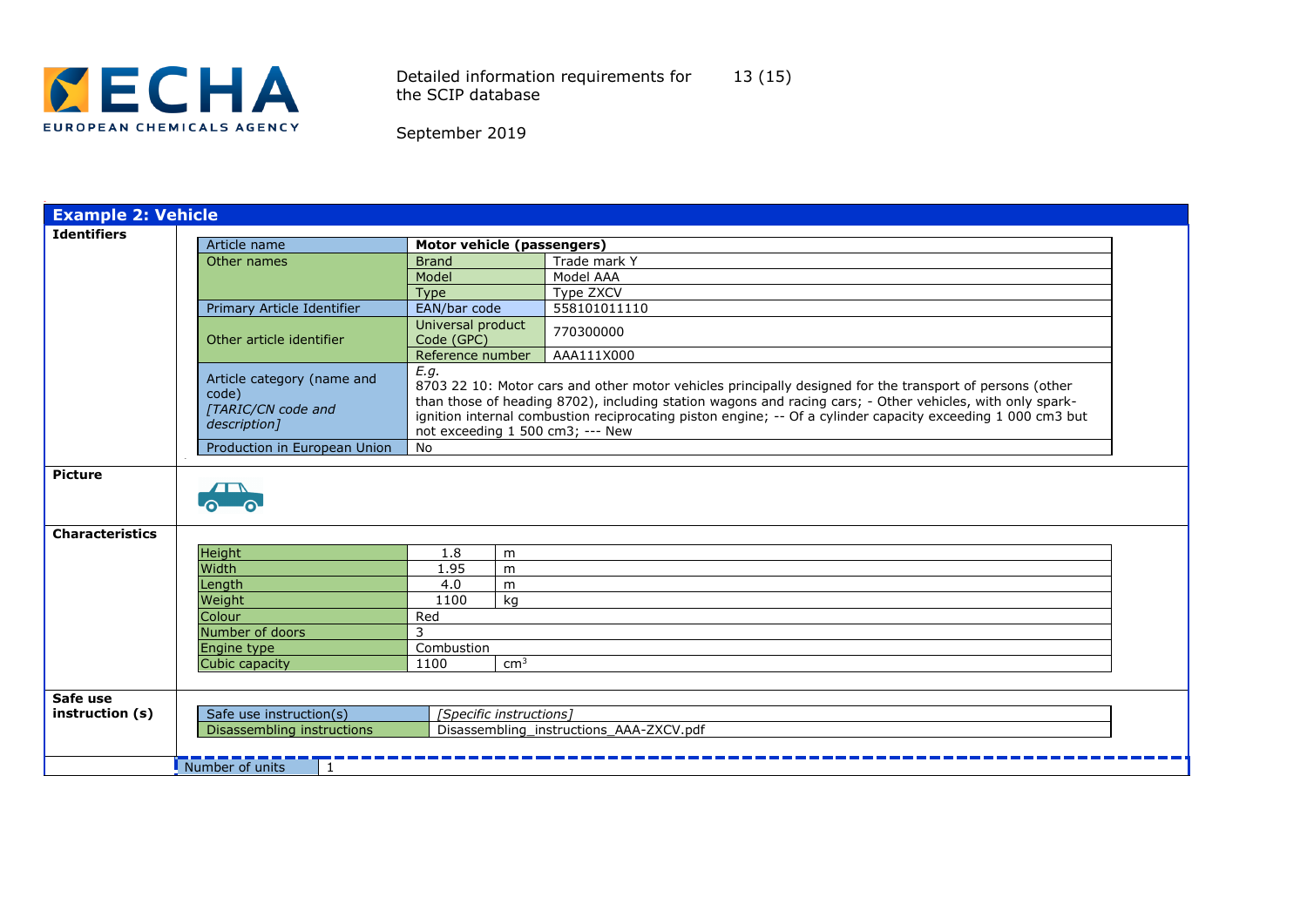

Detailed information requirements for the SCIP database 14 (15)

| Complex object | I Identifiers                      | Article name                   |                | <b>Combustion engine</b>                                                                         |                        |                                                                                        |  |
|----------------|------------------------------------|--------------------------------|----------------|--------------------------------------------------------------------------------------------------|------------------------|----------------------------------------------------------------------------------------|--|
| component      |                                    | Other names                    |                | <b>Brand</b>                                                                                     | <b>B</b> Motors        |                                                                                        |  |
| (article)      |                                    |                                | Model          |                                                                                                  | Model B-1100           |                                                                                        |  |
|                |                                    |                                | <b>Type</b>    |                                                                                                  | <b>Type Combustion</b> |                                                                                        |  |
|                |                                    | Primary Article Identifier     |                | EAN/bar code                                                                                     | 558101011110           |                                                                                        |  |
|                |                                    | Other article identifier       |                | Reference number                                                                                 | A1100C001              |                                                                                        |  |
|                |                                    | Article category (name and     |                | E.g.                                                                                             |                        |                                                                                        |  |
|                |                                    | code)                          |                |                                                                                                  |                        | 8407 34 10: Spark-ignition reciprocating or rotary internal combustion piston engines; |  |
|                |                                    |                                |                | - Reciprocating piston engines of a kind used for the propulsion of vehicles of                  |                        |                                                                                        |  |
|                |                                    | [TARIC/CN code and             |                | $-8407$ 34:0f a cylinder capacity exceeding 1000 cm <sup>3</sup> ; $-$ -- For the<br>Chapter 87: |                        |                                                                                        |  |
|                |                                    | description]                   |                |                                                                                                  |                        | industrial assembly of: pedestrian-controlled tractors of subheading 870110; motor     |  |
|                |                                    |                                |                |                                                                                                  |                        | vehicles of heading 8703; motor vehicles of heading 8704 with an engine of a           |  |
|                |                                    |                                |                |                                                                                                  |                        | cylinder capacity of less than 2800 cm <sup>3</sup> ; motor vehicles of heading 8705   |  |
|                |                                    | Production in European Union   |                | No                                                                                               |                        |                                                                                        |  |
|                | <b>Characteristics</b>             |                                |                |                                                                                                  |                        |                                                                                        |  |
|                |                                    | Weight                         |                | 100                                                                                              | kg                     |                                                                                        |  |
|                |                                    | Engine type                    |                | Combustion                                                                                       |                        |                                                                                        |  |
|                |                                    | Cubic capacity                 |                | 1100                                                                                             | cm <sub>3</sub>        |                                                                                        |  |
|                | Safe use<br>instruction (s)        | Other: [Specific instructions] |                |                                                                                                  |                        |                                                                                        |  |
|                | <b>Complex object</b><br>component | <b>Number of units</b>         | $\overline{4}$ |                                                                                                  |                        |                                                                                        |  |
|                | (article)                          | <b>Identifiers</b>             |                |                                                                                                  |                        |                                                                                        |  |
|                |                                    |                                | Article name   |                                                                                                  | O-ring (for engines)   |                                                                                        |  |
|                |                                    |                                | Other names    |                                                                                                  | <b>Brand</b>           | Rubber joints LL                                                                       |  |
|                |                                    |                                |                |                                                                                                  | Model                  | Model M0.05                                                                            |  |
|                |                                    |                                |                |                                                                                                  | <b>Type</b>            | Type Rubber-R                                                                          |  |
|                |                                    |                                |                | Primary Article Identifier                                                                       | Reference number       | RR005R001                                                                              |  |
|                |                                    |                                |                | Article category (name and                                                                       | E.q.                   |                                                                                        |  |
|                | code)                              |                                |                |                                                                                                  |                        | 4016 93 00: Other articles of vulcanised rubber other than                             |  |
|                |                                    |                                |                | [TARIC/CN code and                                                                               |                        | hard rubber; - Other; -- Gaskets, washers and other seals.                             |  |
|                |                                    |                                | description]   |                                                                                                  |                        | 4008 29 00: Plates, sheets, strip, rods and profile shapes, of                         |  |
|                |                                    |                                |                |                                                                                                  |                        | vulcanised rubber other than hard rubber; - Of non-cellular                            |  |
|                |                                    |                                |                |                                                                                                  | rubber; -- Other       |                                                                                        |  |
|                |                                    |                                |                | Production in European Union                                                                     | No                     |                                                                                        |  |
|                |                                    |                                |                |                                                                                                  |                        |                                                                                        |  |
|                |                                    | <b>Characteristics</b>         | Diameter       |                                                                                                  | 0.050                  | m                                                                                      |  |